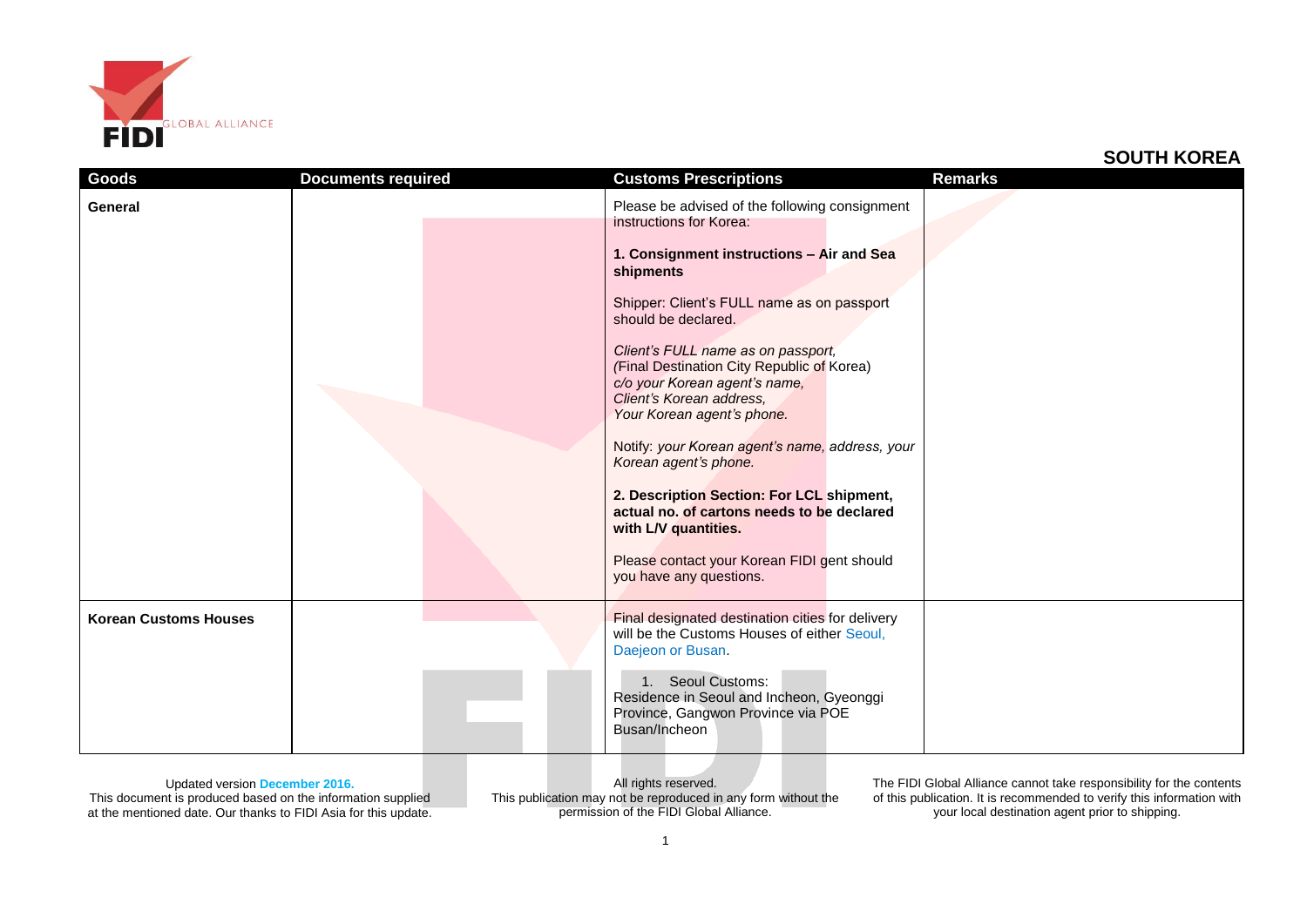

| Goods                  | <b>Documents required</b>                                                                       | <b>Customs Prescriptions</b>                                                                                                                                                                                       | <b>Remarks</b>                                                                   |
|------------------------|-------------------------------------------------------------------------------------------------|--------------------------------------------------------------------------------------------------------------------------------------------------------------------------------------------------------------------|----------------------------------------------------------------------------------|
|                        |                                                                                                 | 2. Daejeon Customs:<br>Residence in Daejoeon, Chungchung Province,<br>Gwangju & Jeola Province via POE Busan.<br>3. Busan Customs:<br>Residence in Busan and suburb area and<br>Gyeongsang Province via POE Busan. |                                                                                  |
| <b>Household goods</b> | For all:<br>BL or AWB Copy.                                                                     | <b>Requirement for Tuberculosis (TB) Test</b><br><b>Certificate Submission - Effective as of</b><br><b>March 2nd, 2016:</b>                                                                                        | Goods must arrive at POE/AOE in Korea<br>within 6 months of the owner's arrival. |
|                        | Inventory list.<br>$\bullet$                                                                    | Certificate of Health (Tuberculosis / TB) will be<br>required for nationals of high TB-burden                                                                                                                      | Clearance is supposed to take place at a<br>bonded warehouse.                    |
|                        | <b>Customs Declaration Forms.</b>                                                               | countries that reside in one of the high TB-<br>burden countries for long-term visa applications                                                                                                                   | Personal effects cannot be customs cleared<br>prior to the shipper's arrival.    |
|                        | Power of Attorney.                                                                              | (stay period of 91 days or longer).<br>(High TB-burden countries)                                                                                                                                                  | All incoming shipments excluding                                                 |
|                        | <b>Privacy Consent.</b><br>Foreigners:                                                          | 1) Nepal 2) East Timor 3) Russia 4) Malaysia<br>$(5)$ Mongol $(6)$ Myanmar $(7)$ .                                                                                                                                 | diplomatic are subject to open inspection by<br>Korean Customs Authority.        |
|                        | Passport Copy (Identification & Entry<br>Stamp) from Client and accompanying<br>family members. | Bangladesh (8) Vietnam (9) Sri Lanka (10)<br>Uzbekistan (11) India (12) Indonesia (13) China.                                                                                                                      |                                                                                  |
|                        | Marriage certificate, employment letter<br>(incl. start/end date), entry stamp copy.            | (4) Cambodia (15) Kyrgyzstan (16) Thailand (17)<br>Pakistan (18) Philippines.                                                                                                                                      |                                                                                  |
|                        | Returning Koreans:<br>Passport Copy from Client and<br>accompanying family members.             | Note - Nationals of High TB-burden countries<br>that do not reside in a High TB-burden country<br>do not need the certificate (i.e. Chinese national<br>living in Germany).                                        |                                                                                  |

Updated version **December 2016.** This document is produced based on the information supplied at the mentioned date. Our thanks to FIDI Asia for this update.

All rights reserved. This publication may not be reproduced in any form without the permission of the FIDI Global Alliance.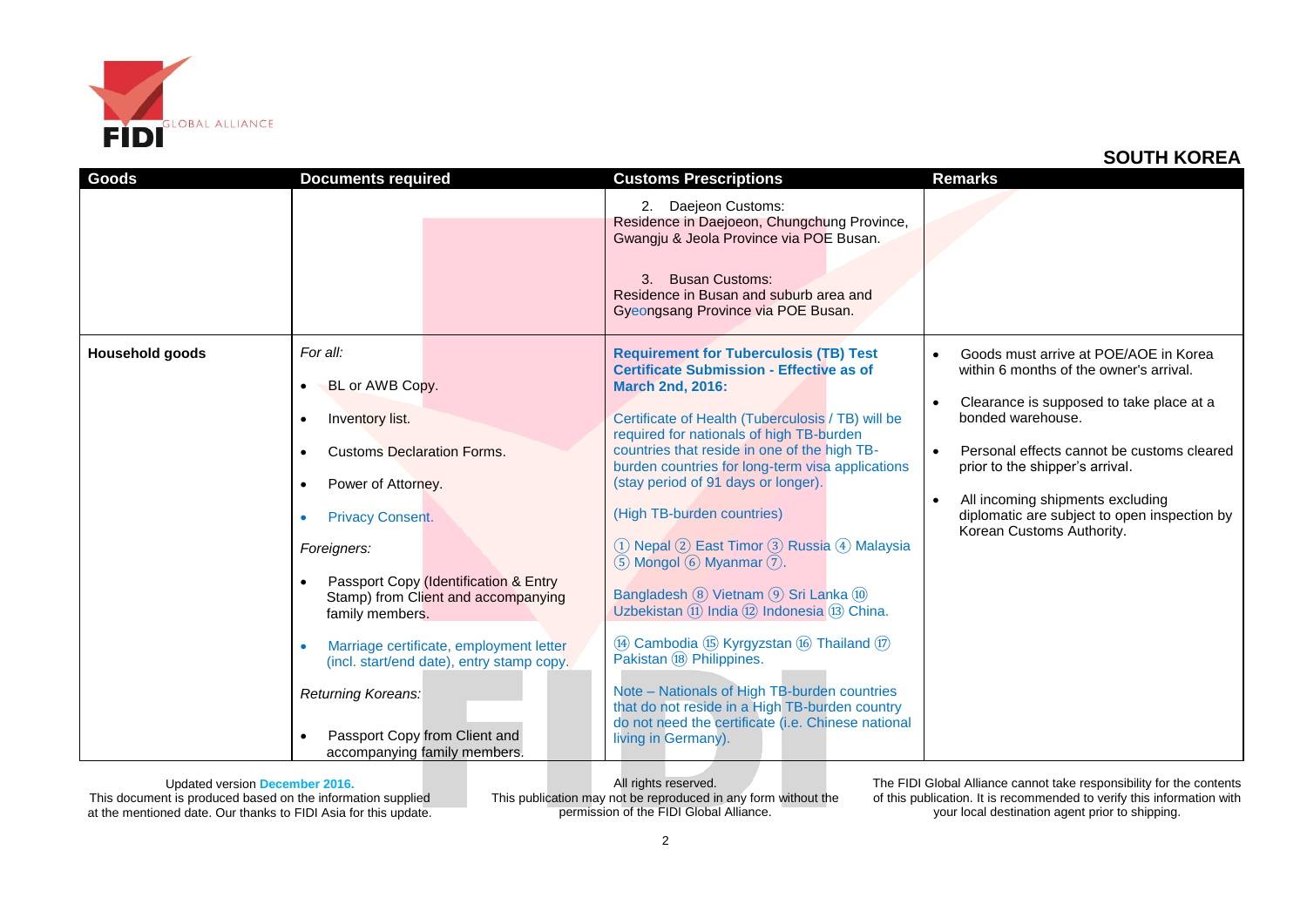

| <b>Goods</b> | <b>Documents required</b>                                                                                                            | <b>Customs Prescriptions</b>                                                                                                                                                                                                                                                                                                                                                                                                                                                                                                                                                                                                                                                                                                               | <b>Remarks</b> |
|--------------|--------------------------------------------------------------------------------------------------------------------------------------|--------------------------------------------------------------------------------------------------------------------------------------------------------------------------------------------------------------------------------------------------------------------------------------------------------------------------------------------------------------------------------------------------------------------------------------------------------------------------------------------------------------------------------------------------------------------------------------------------------------------------------------------------------------------------------------------------------------------------------------------|----------------|
|              | Certificate of entry & exit from Client and<br>$\bullet$<br>accompanying family members.<br>Certificate of Family Relationship.<br>٠ | Impact on the Foreign Employee / Assignee<br>who will be working in South Korea:<br>1) If assignee entered Korea on March 2, 2016<br>or after:<br>Short-term visa holders: required when applying<br>for change of status or extension of stay period<br>to a long-term status<br>Long-term visa holders (granted on March 1,<br>2016 or before) holders: required when applying<br>for alien registration.<br>2) If assignee entered Korea on March 1, 2016<br>or before:<br>Diplomat (A-1), Foreign Government Official (A-<br>2), and International Agreement (A-3) status<br>holders<br>Children aged 5 and under.<br>Short-term status holders who apply for<br>extension of stay period (without converting to<br>long-term status). |                |
|              |                                                                                                                                      | Duty free entry:<br>Used household effects, excluding commercial<br>commodities and new high value items.<br><b>Subject to duties:</b><br>New furniture 22.5% - 54.8%.<br>$\bullet$<br>New Carpet: 24.3%.<br>$\bullet$<br>All brand new electrical items (including<br>$\bullet$<br>items used less than 6 months) 20% of                                                                                                                                                                                                                                                                                                                                                                                                                  |                |
|              |                                                                                                                                      | Customs assessed value.<br>Tobacco products.<br>$\bullet$<br>Used or new automobiles, boats, aircrafts,<br>$\bullet$<br>motorcycles.                                                                                                                                                                                                                                                                                                                                                                                                                                                                                                                                                                                                       |                |

Updated version **December 2016.** This document is produced based on the information supplied at the mentioned date. Our thanks to FIDI Asia for this update.

All rights reserved. This publication may not be reproduced in any form without the permission of the FIDI Global Alliance.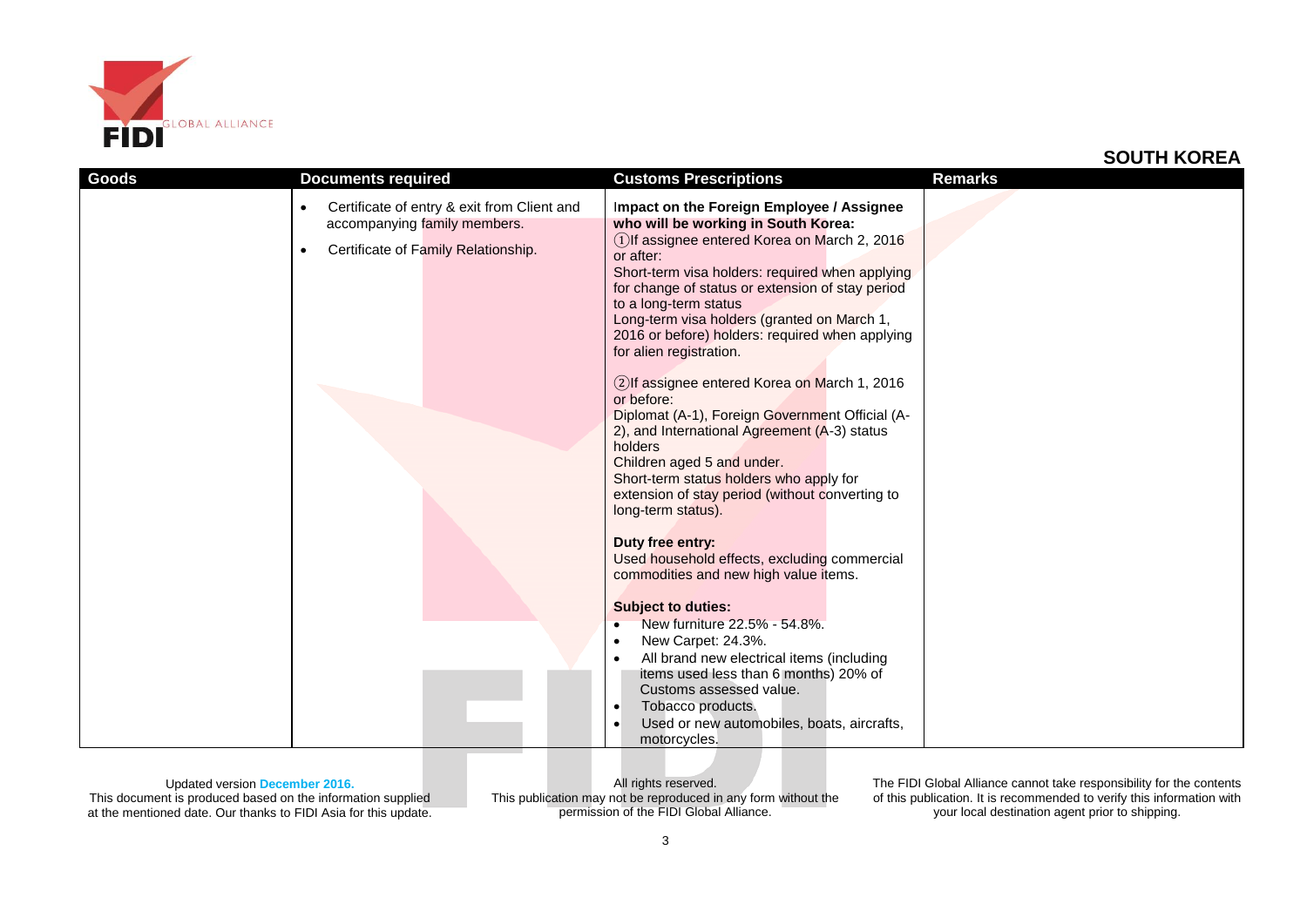

| Goods                                        | <b>Documents required</b>                                                                                                                                                                                                                                                                                                                           | <b>Customs Prescriptions</b>                                                                                                                                                                                                                                                                                      | <b>Remarks</b>                                                                                                                                                                                                                                                                                                                                                                                                                                                                                                                  |
|----------------------------------------------|-----------------------------------------------------------------------------------------------------------------------------------------------------------------------------------------------------------------------------------------------------------------------------------------------------------------------------------------------------|-------------------------------------------------------------------------------------------------------------------------------------------------------------------------------------------------------------------------------------------------------------------------------------------------------------------|---------------------------------------------------------------------------------------------------------------------------------------------------------------------------------------------------------------------------------------------------------------------------------------------------------------------------------------------------------------------------------------------------------------------------------------------------------------------------------------------------------------------------------|
|                                              |                                                                                                                                                                                                                                                                                                                                                     | Jewels.<br>$\bullet$<br>Upright piano (free if over 6 months old):<br>$\bullet$<br>20%.<br>Grand piano (free if over 6 months old for<br>piano major diploma holder): 20%.<br>TV over 65" or a second TV over (29" -<br>49").<br>Second and next golf club: 8%.<br>Second and next ski: 20%.<br>Air cleaner: 20%. |                                                                                                                                                                                                                                                                                                                                                                                                                                                                                                                                 |
| Household goods and<br>vehicle for diplomats | BL or AWB Copy.<br>$\bullet$<br>Packing list.<br>$\bullet$<br>Passport copy.<br>٠<br>Application for duty exemption issued by<br>$\bullet$<br>Foreign Affairs Ministry of Korea.<br>Power of attorney.<br>$\bullet$<br>Automobile title.<br>$\bullet$<br>* The Embassy or Organization's official stamp<br>should be put on all pages of documents. | Customs duty exemption for vehicles, showing:<br>VIN (Vehicle Identity Number).<br>Year of car.<br>Model, Brand.<br>Engine number.<br>$\bullet$                                                                                                                                                                   | Documentary clearance without physical<br>inspection.<br>The vehicle cannot be sold or transferred to<br>non-diplomatic individual for three (3) years,<br>however, sale or transfer between<br>diplomatic individuals is authorized.<br>In<br>case of sale or transfer to non-diplomatic<br>individual within three (3) years, customs<br>duty/tax shall be charged by the Korean<br>Customs.<br>The vehicle must be listed on the inventory<br>with full technical specifications (make,<br>model, plate number, year, etc.). |
| <b>Precious metal objects</b>                |                                                                                                                                                                                                                                                                                                                                                     | Subject to payment of duties.                                                                                                                                                                                                                                                                                     |                                                                                                                                                                                                                                                                                                                                                                                                                                                                                                                                 |
| <b>Presents, souvenirs</b>                   |                                                                                                                                                                                                                                                                                                                                                     | Subject to payment of duties for high valued<br>items.                                                                                                                                                                                                                                                            |                                                                                                                                                                                                                                                                                                                                                                                                                                                                                                                                 |

Updated version **December 2016.** This document is produced based on the information supplied at the mentioned date. Our thanks to FIDI Asia for this update.

All rights reserved. This publication may not be reproduced in any form without the permission of the FIDI Global Alliance.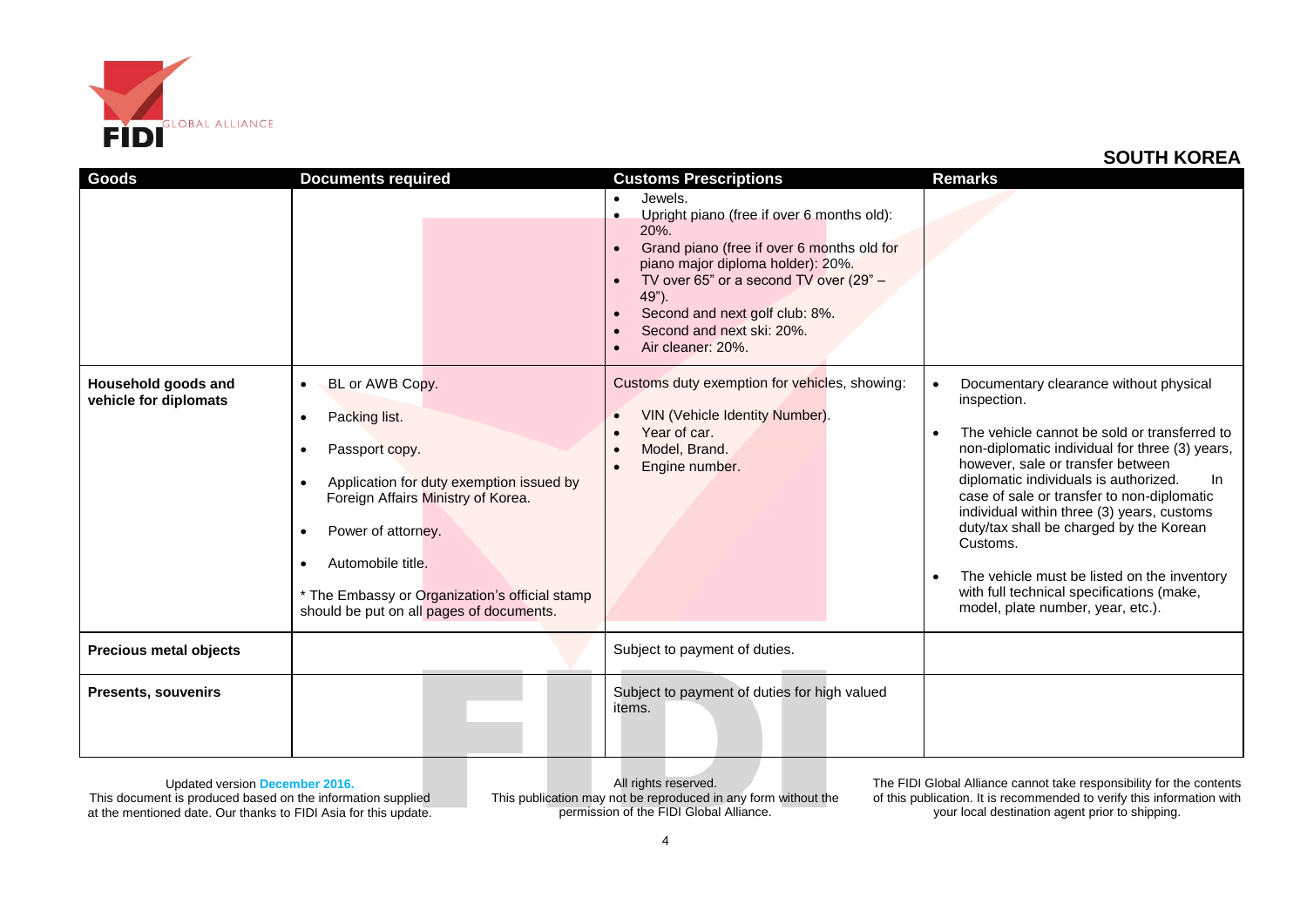

| Goods                                         | <b>Documents required</b>                                                                                                                                                                         | <b>Customs Prescriptions</b>                                                                                                                                                                                                                                                                                                  | <b>Remarks</b>                                                                                                                                                                                           |
|-----------------------------------------------|---------------------------------------------------------------------------------------------------------------------------------------------------------------------------------------------------|-------------------------------------------------------------------------------------------------------------------------------------------------------------------------------------------------------------------------------------------------------------------------------------------------------------------------------|----------------------------------------------------------------------------------------------------------------------------------------------------------------------------------------------------------|
| Antiques, works of art                        |                                                                                                                                                                                                   | Duty free entry unless they are national<br>treasures.                                                                                                                                                                                                                                                                        |                                                                                                                                                                                                          |
| Vehicle, motorcycle &<br>mechanical equipment | Original Title.<br>$\bullet$<br><b>Original Registration Certificate.</b><br>$\bullet$<br>Original Purchase Receipt or Invoice.<br>$\bullet$<br>Insurance policy (Original or Copy).<br>$\bullet$ | Subject to payment of duties.                                                                                                                                                                                                                                                                                                 | Vehicle must be listed on the inventory with full<br>technical specifications (make, model, plate n°,<br>year, etc.).<br>Must be registered under consignee name for at<br>least three months at origin. |
| <b>Prohibited items</b>                       |                                                                                                                                                                                                   | Drugs.<br>$\bullet$<br>Firearms (can only be imported with a<br>special permit from the proper Korean<br>authority).<br>Ammunition.<br>Pornographic material.<br>$\bullet$<br>Imitation of bank notes and coins.                                                                                                              |                                                                                                                                                                                                          |
| Wine, alcohols                                |                                                                                                                                                                                                   | Duty free for:<br>According to the Korean Customs one<br>bottle of wine or spirit per adult.<br>For exceeding quantities, the following Customs<br>duty/tax rates apply based on Customs<br>assessed value:<br>Wine: 68.25 %.<br>Cognac: 144.9%.<br>$\bullet$<br>Whiskey: 155.5%.<br>$\bullet$<br>Beer: 210.31%.<br>$\bullet$ | These rules apply also to diplomats. Please<br>check with your local embassy/destination agent<br>before shipping.                                                                                       |

Updated version **December 2016.** This document is produced based on the information supplied at the mentioned date. Our thanks to FIDI Asia for this update.

All rights reserved. This publication may not be reproduced in any form without the permission of the FIDI Global Alliance.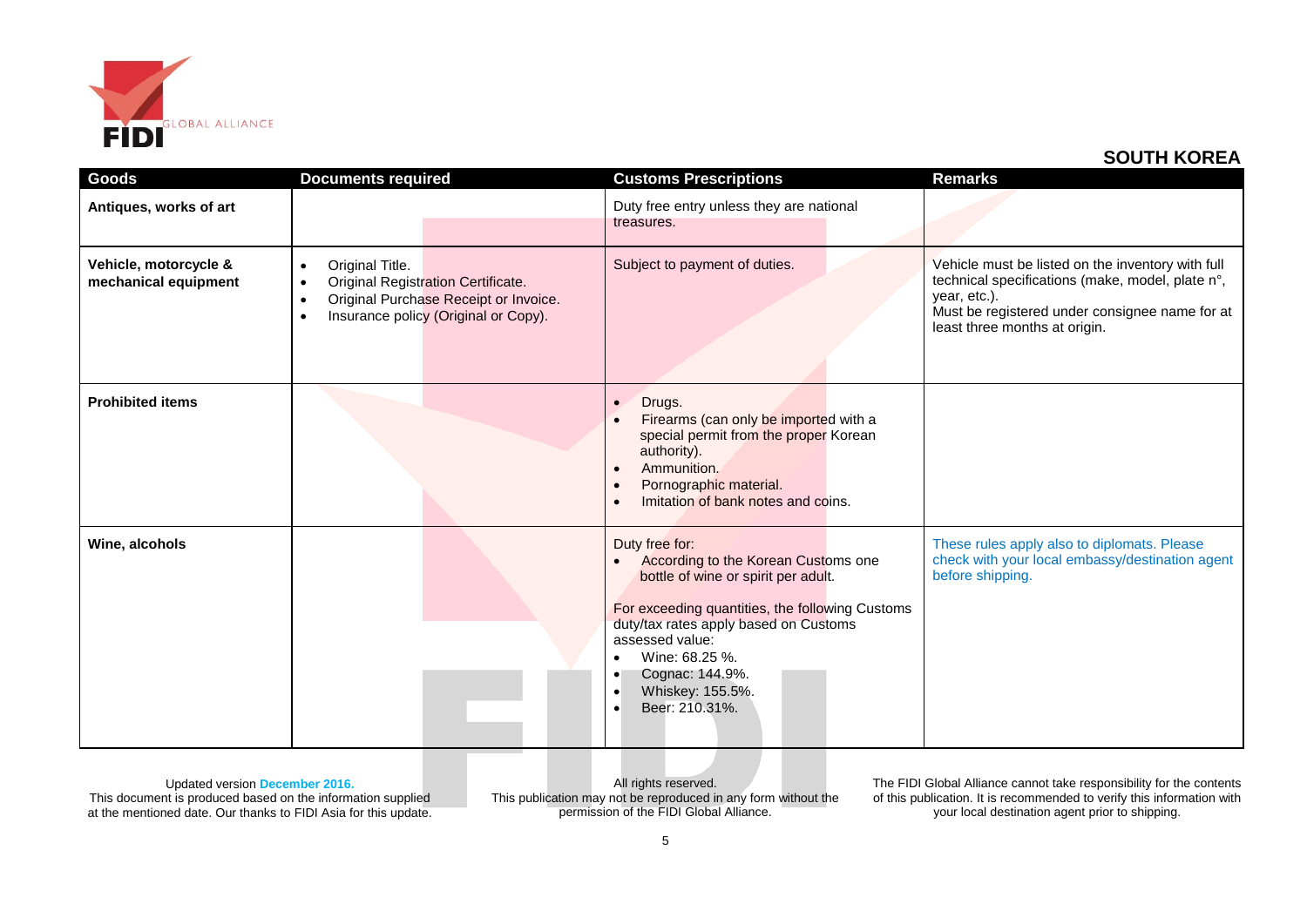

| Goods                     | <b>Documents required</b>                                                                                                                                                                                                                                                                                                                                                                                                                                                                                                                                         | <b>Customs Prescriptions</b>                                                                                                                                                                                                         | <b>Remarks</b>                                                                                                                                                                                                                                                                                                                                                                                                                                                 |
|---------------------------|-------------------------------------------------------------------------------------------------------------------------------------------------------------------------------------------------------------------------------------------------------------------------------------------------------------------------------------------------------------------------------------------------------------------------------------------------------------------------------------------------------------------------------------------------------------------|--------------------------------------------------------------------------------------------------------------------------------------------------------------------------------------------------------------------------------------|----------------------------------------------------------------------------------------------------------------------------------------------------------------------------------------------------------------------------------------------------------------------------------------------------------------------------------------------------------------------------------------------------------------------------------------------------------------|
| Food                      |                                                                                                                                                                                                                                                                                                                                                                                                                                                                                                                                                                   | No food in air shipment.<br>$\bullet$<br>Small amount of dried & sealed food are<br>$\bullet$<br>okay in sea shipment.<br>Subject to payment of 20% duty if total<br>$\bullet$<br>amount is too large as part of household<br>goods. |                                                                                                                                                                                                                                                                                                                                                                                                                                                                |
| <b>Plants, vegetables</b> | Quarantine certificate of the entrance<br>administration office of airport.                                                                                                                                                                                                                                                                                                                                                                                                                                                                                       | Duty free entry.                                                                                                                                                                                                                     |                                                                                                                                                                                                                                                                                                                                                                                                                                                                |
| <b>Pets</b>               | Under 3 months old dogs & cats from any<br>country:<br>Microchip (ISO 11784/11785).<br>$\bullet$<br>Valid Official Health Certificate from<br>$\bullet$<br>Government official vet.<br>Including microchip number and the pet is<br>$\bullet$<br>healthy and fit to travel.<br>Over 3 months old dogs & cats from rabies free<br>Country:<br>Microchip (ISO standard)<br>$\bullet$<br>Valid Official Health Certificate from<br>$\bullet$<br>Government official vet<br>- Microchip number<br>- official vet must certify the pet is healthy<br>and fit to travel | Duty free entry.                                                                                                                                                                                                                     | Dogs and cats - will be released only after<br>being inspected by an animal quarantine official<br>at the airport of entry. If the customs documents<br>are prepared properly, dogs/cats can be<br>released within 24 hours.<br>As it normally takes about 5-6 hours from arrival<br>at AOE Incheon to delivery residence in Seoul,<br>please arrange the airplane which lands at AOE<br>in the morning time during weekdays.<br>Birds - 5 days of quarantine. |

Updated version **December 2016.** This document is produced based on the information supplied at the mentioned date. Our thanks to FIDI Asia for this update.

All rights reserved. This publication may not be reproduced in any form without the permission of the FIDI Global Alliance.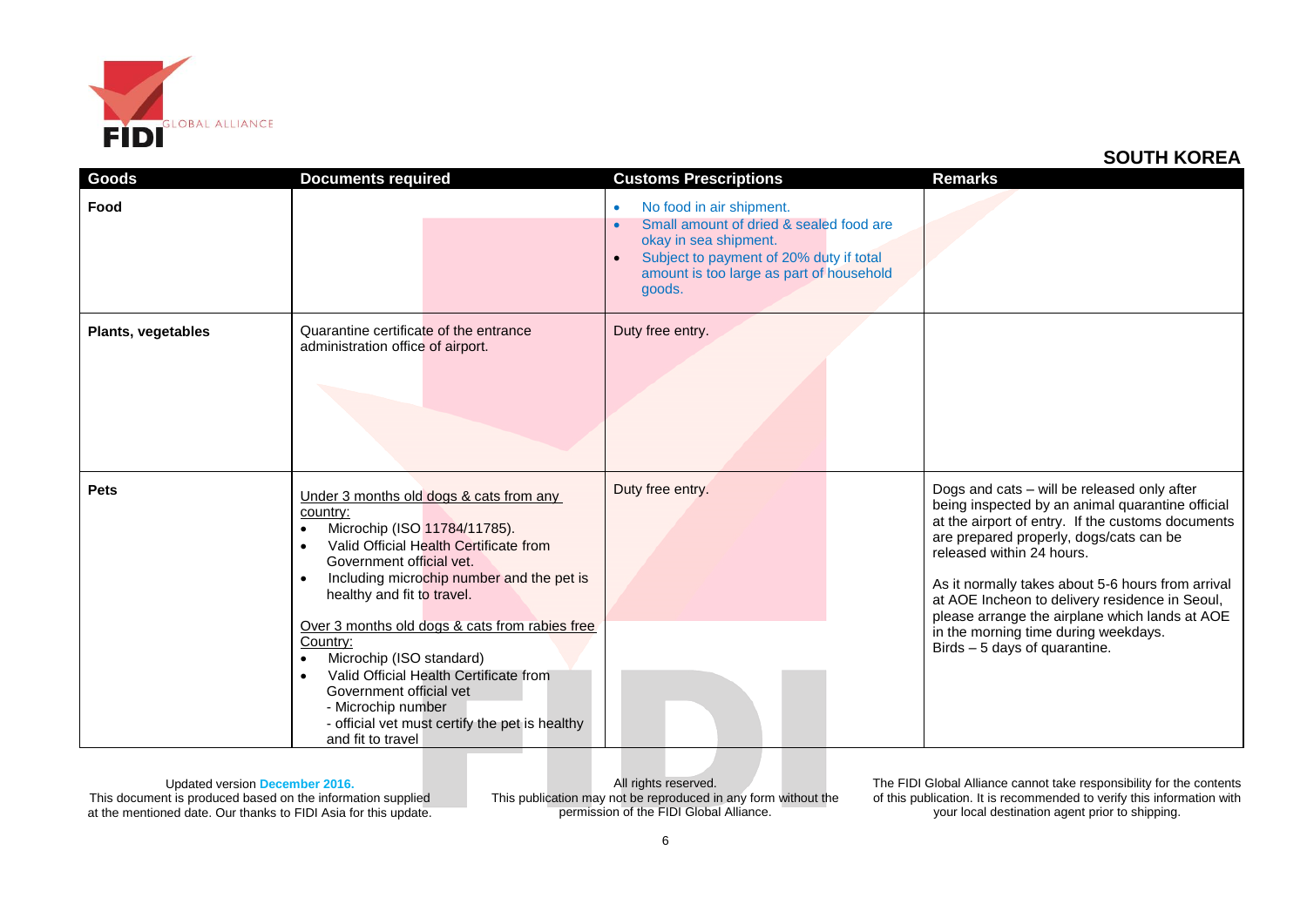

| Goods | <b>Documents required</b>                                                                                                                                                                                                                                                                                                                                                                                                                                                                                                                                                                                                                                                                                                                                                                                                                                         | <b>Customs Prescriptions</b> | Remarks |
|-------|-------------------------------------------------------------------------------------------------------------------------------------------------------------------------------------------------------------------------------------------------------------------------------------------------------------------------------------------------------------------------------------------------------------------------------------------------------------------------------------------------------------------------------------------------------------------------------------------------------------------------------------------------------------------------------------------------------------------------------------------------------------------------------------------------------------------------------------------------------------------|------------------------------|---------|
|       | Over 3 months old dogs & cats from non-rabies<br>free Country:<br>Microchip (ISO 11784/11785)<br>Rabies antibody test between 30 days-<br>$\bullet$<br>24months prior to travel<br>- minimum waiting period from blood serum<br>collection date is 30 days<br>- result should be equal or more than<br>0.5IU/ML<br>Valid official health certificate from<br>$\bullet$<br>government official vet including;<br>- Microchip number<br>- Blood test result<br>- Laboratory details<br>- Official vet must certify the pet is in good<br>health.<br>Dogs & Cats from Malaysia, Cats from<br>Australia:<br>Official health certificate from Government<br>including:<br>Animal has been kept in a Hendra and<br>$\bullet$<br>Nipah virus free region<br><b>OR</b><br>Animal has been kept in a Hendra and<br>$\bullet$<br>Nipah virus free area for 60 days prior to |                              |         |
|       | export and confirms a negative blood test<br>result for Hendra and Nipah Virus within 14                                                                                                                                                                                                                                                                                                                                                                                                                                                                                                                                                                                                                                                                                                                                                                          |                              |         |
|       | days prior to import.<br>There is no mandatory quarantine period<br>unless pet does not meet the regulation. If in<br>such case, pet will be quarantined until pet<br>meet the regulation or returned to the origin<br>country where it departs.                                                                                                                                                                                                                                                                                                                                                                                                                                                                                                                                                                                                                  |                              |         |

Updated version **December 2016.**

This document is produced based on the information supplied at the mentioned date. Our thanks to FIDI Asia for this update.

All rights reserved. This publication may not be reproduced in any form without the permission of the FIDI Global Alliance.